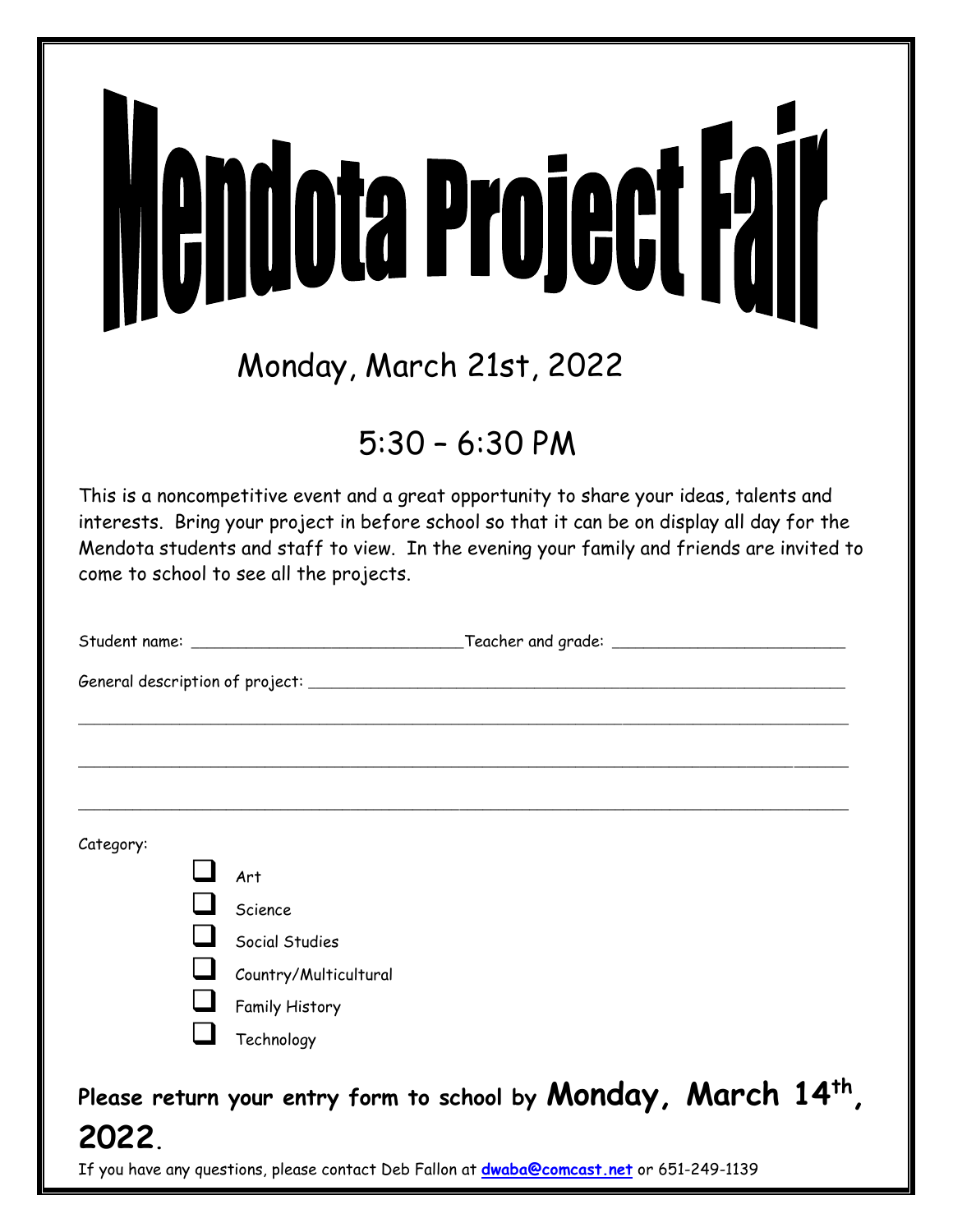#### **ART PROJECTS**

- Drawings- pen, pencil, charcoal, markers, crayons
- Paintings-oil, acrylics, watercolor, tempera, sponging
- Sculptures- clay, plaster
- Fabric- stitching, weaving, hooked rugs, fabric paint

#### **IDEAS FOR PROJECTS**

Scrapbooks, Stamping, Collages, Etchings, Woodworking, Photography

## **COUNTRY/MULTICULTURAL PROJECTS**

 These projects would focus on a country or culture of interest to the student. Students could "transport" the viewer to this place or these people and create a wonderful experience! There is no limit to the creative ways a student can bring their chosen country or culture in to our school.

## **FAMILY HISTORY PROJECTS**

 These projects would explain the ancestry of the student using family trees, pictures and perhaps interviews of family members. Students can take advantage of this opportunity to collect stories from family members and enrich the Mendota community by sharing what they learn.

## **SCIENCE PROJECTS**

- Dioramas and models, posters, charts, graphs, tables, and diagrams
- Collections-specimens gathered, assembled, and labeled
- Experiment-solve a problem, asking and answering the questions why and how
- Inventions-to demonstrate scientific principles
- <http://pbskids.org/zoom/activities/sci/> great site for ideas

#### **IDEAS FOR PROJECTS**

Weather, Gravity, Electricity, Planets, Conservation, Geology/Chemistry

## **SOCIAL STUDIES PROJECTS**

- Research Projects- photo journalism
- Maps- event, area, or time
- Diorama or models- depicting a scene of an event, area, or time
- Posters- display with illustrations and drawings
- Languages spoken
- PebbleGo-Great site for research Username: mendota1 Password: isd197

## **IDEAS FOR PROJECTS**